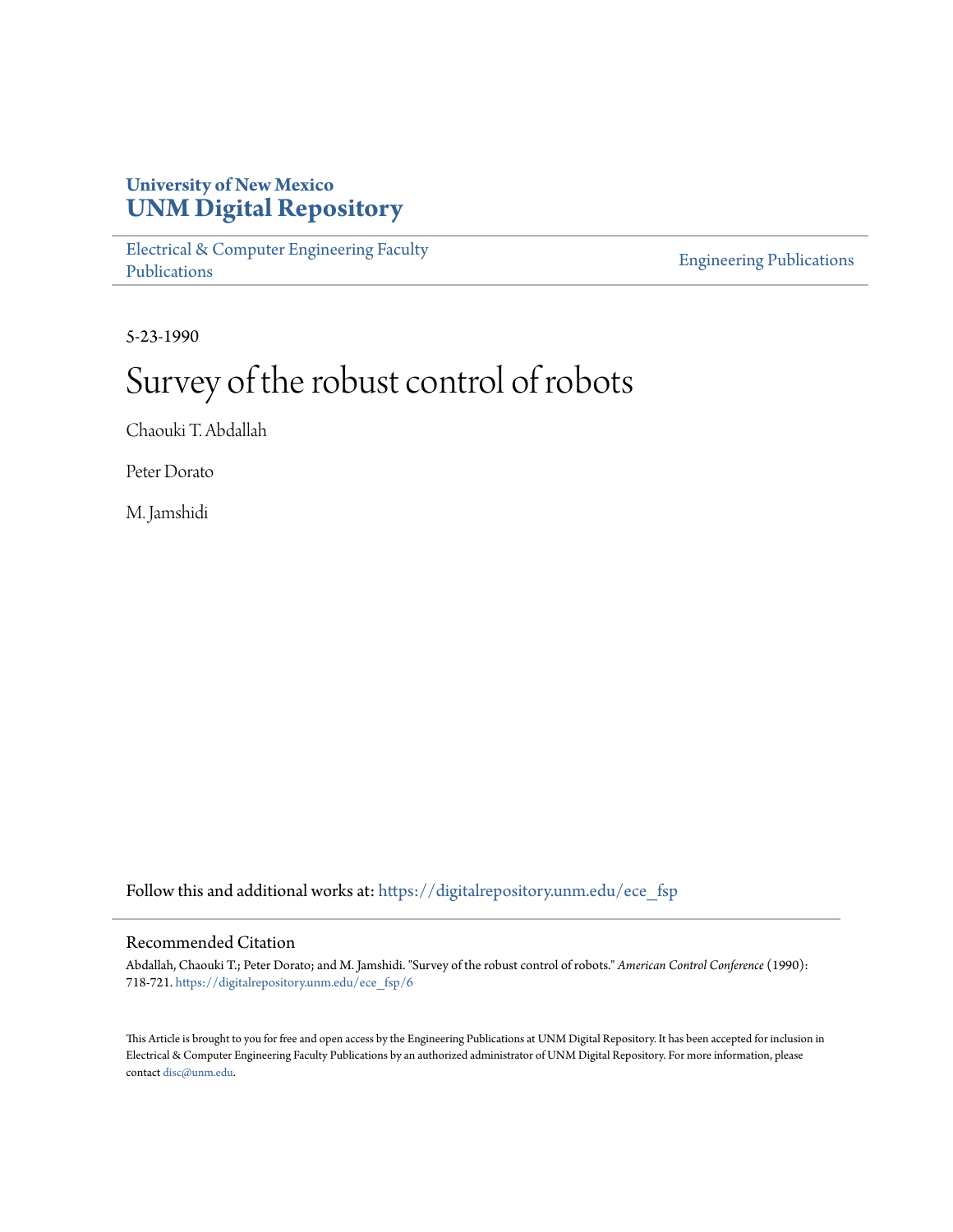#### SURVEY OF THE ROBUST CONTROL OF ROBOTS

C. Abdallah, P. Dorato, and M. Jamshidi CAD Laboratory for Systems and Robotics Electrical and Computer Engineering Department University of New Mexico Albuquerque, NM 87131.

#### **ABSTRACT**

In this survey, we discuss current approaches to the robust control of the motion of robots and summarize the available literature on the subject. The three major designs discussed are the "Linear-Multivariable" Approach, the "Passivity" approach and the "Variable-Structure" approach. The survey is limited to rigid robots and nonadaptive controllers.

#### **I. INTRODUCTION**

There are basically two underlying philosophies to the control of uncertain systems: the adaptve control approach, and herobust control appoach. In the adaptive approach, one designs a controler which attempts to "learn" the uncertain parameters of the particular system and, if properly designed will eventually be a "best" controller for the system m question. In the robust approach, the controller has a fixed-structure which yields an "acceptable" performance for a given plant-uncertainty set. In general, the adaptive approach is applicable to a wider range of uncertainties, but robust controllers are simpler to implement and no time is required to "tune" the controller to the plant variations.

We review here different robust control designs used in controlling the motion of robots. A discussion of adaptive controllers may be found in [1]. The techniques discussed in this survey belong to one of three categories. The first is the linear-multivariable or feedback-linearization approach [2] where the inverse dynamics of the robot are ued in order to gloly inearize and decouple the robot's dynamics. Since one does not have access to the exact inverse dynamics, the linearization and the decoupling will not be exact. This will be manifested by uncertain feedback terms that may be handled using multivariable linear robust control techniques [3]. The methods based on computed-torque, or inverse-dynamics such as those of [4-11] fall under this heading. This approach will be described in section II of the paper. The second category contains methods that exploit the passive nature of the robot [12]. These techniques try to maintain the passivity of the closed-loop robot/controller system despite uncertain knowledge of the robot's parameters. Although not as transparent to linear control techniques as the computed-torque approach is, passivity-based methods can nontheless guarantee the robust stability of the closed-loop robot/controller system. The works described in [13,14] fall under this category and will be discussed in section III. In the third category we include methods that can not be easily deduced from either the computed-torque nor the passivity approaches. These include variable-structure and switching controllers [15] which attempt to robustly control the nonlinear robot. Section IV will present the works of [16,17,41] which provide a sample of these techniques. A general survey of existing robust control theory may be found in [3, 18].

Let the rigid robot dynamics be given in joint space by the Lagrange-Euler equations [19]

$$
D(q)\ddot{q} + h(q,\dot{q}) = \tau \tag{1.1}
$$

where  $q$  is the generalized coordinate  $n$  vector representing the joints positions, and  $\tau$  is the generalized  $n$  torque input vector. The matrix  $D(q)$  is a symmetric positive-definite inertia matrix and  $h(q,q)$  is a vector containing the Coriolis, centrifugal, and gravity terms. In general, (1.1) arises as a solution to the Lagrange equations of motion for natural systems [20]. In this paper, we survey methods which deal primarily with designing controllers that will make  $q$  and  $\dot{q}$  track some desired  $q_d$  and  $\dot{q}_d$  when the some entries of  $D(q)$  and  $h(q, \dot{q})$  are uncertain. This will exclude the important case when the robot comes in contact with the environment.

#### I. LINEAR MULTIVARLABLE APPROACH

In this section we review approaches which use linear or saturating linear multivariable design techniques for design of robust robot controllers. In the early days of robot control, the idea of linearizing the nonlinear robot equations about their desired trajectory was popular, and many controllers were designed that way [21,23,42,43]. Later, however, the special structure of equations (1.1), and the fact that the control  $\tau$  provides an independent input for each degree of freedom  $[2,12]$ , has led to the use of "global" linearization of the nonlinear system. It is this later approach that is stessed in this section. For an excellent description of the exact linearization of robots see [2]. By defining the trajectory error vector,  $e_1 = q - q_d$ ,  $e_2 = \dot{e}_1$ , one is able to globally linearize the nonlinear error system, to the following

 $\dot{\mathbf{e}} = A\mathbf{e} + B\mathbf{v}$  (2.1)

where

$$
v = D(q)^{-1} [\tau - h(q, \dot{q})] - \ddot{q}_d. \qquad (2.2)
$$

and

$$
A = \begin{bmatrix} 0 & I \\ 0 & 0 \end{bmatrix} \; , \; B = \begin{bmatrix} 0 \\ I \end{bmatrix} \; , \; e = \begin{bmatrix} e_1 \\ e_2 \end{bmatrix}
$$

The problem is then reduced to finding a linear controller  $\nu$  which will achieve a desired closed-loop performance i.e.

$$
\dot{z} = Fz + Ge,
$$
  
\n
$$
v = Hz,
$$
 (2.3)

or,

$$
\nu(t) = H(\mathbf{s}I - F)^{-1} \mathbf{G} \mathbf{e}(t) \equiv C(s) \mathbf{e}(t)
$$

The following static state-feedback controller is often used

$$
v = -K_1e_1 - K_2e_2 = -Ke
$$
 (2.4)

to lead to the following nonlinear controller

$$
\tau = D(q)[\ddot{q}_d + v] + h(q, \dot{q})
$$
\n(2.5)

which gives the following closed-loop system  

$$
D(q)[\vec{e}_1 + K_2 \vec{e}_1 + K_2 e_1] = 0.
$$
 (2.6)

Unfortunately, the control law (2.5) can not usually be implemented due to its complexity or to uncertainties present in  $D(q)$  and  $h(q, \dot{q})$ . Instead, one applies

$$
\tau = \hat{D}[\ddot{q}_d + v] + \hat{h} \tag{2.7}
$$

where  $\hat{D}$  and  $\hat{h}$  are estimates of D and  $h$ . This in turn leads to (Fig $ure 1)$ 

$$
\dot{e} = Ae + B(\nu + \eta) \tag{2.8}
$$

where

$$
\eta = E(\nu + \tilde{q}) + D^{-1} \Delta h
$$
  
\n
$$
E = D^{-1} \hat{D} - I_n \quad \Delta h = \hat{h} - h
$$
 (2.9)

The vector  $\pi$  is a nonlinear function of both  $e$  and  $\nu$  and can not be treated as an external disturbance. It represents a disturbance of the globally linearized error dynamics which is caused by modeling uncertainties, parameter variations and maybe even noisy measurements [4]. The linear multivariable approaches then revolve around the design of linear controllers  $C(s)$  (which may be dynamical) that will give a control law v such that the complete closed-loop system (Figure 1) is stable in some suitable sense, e.g. uniformly ulimately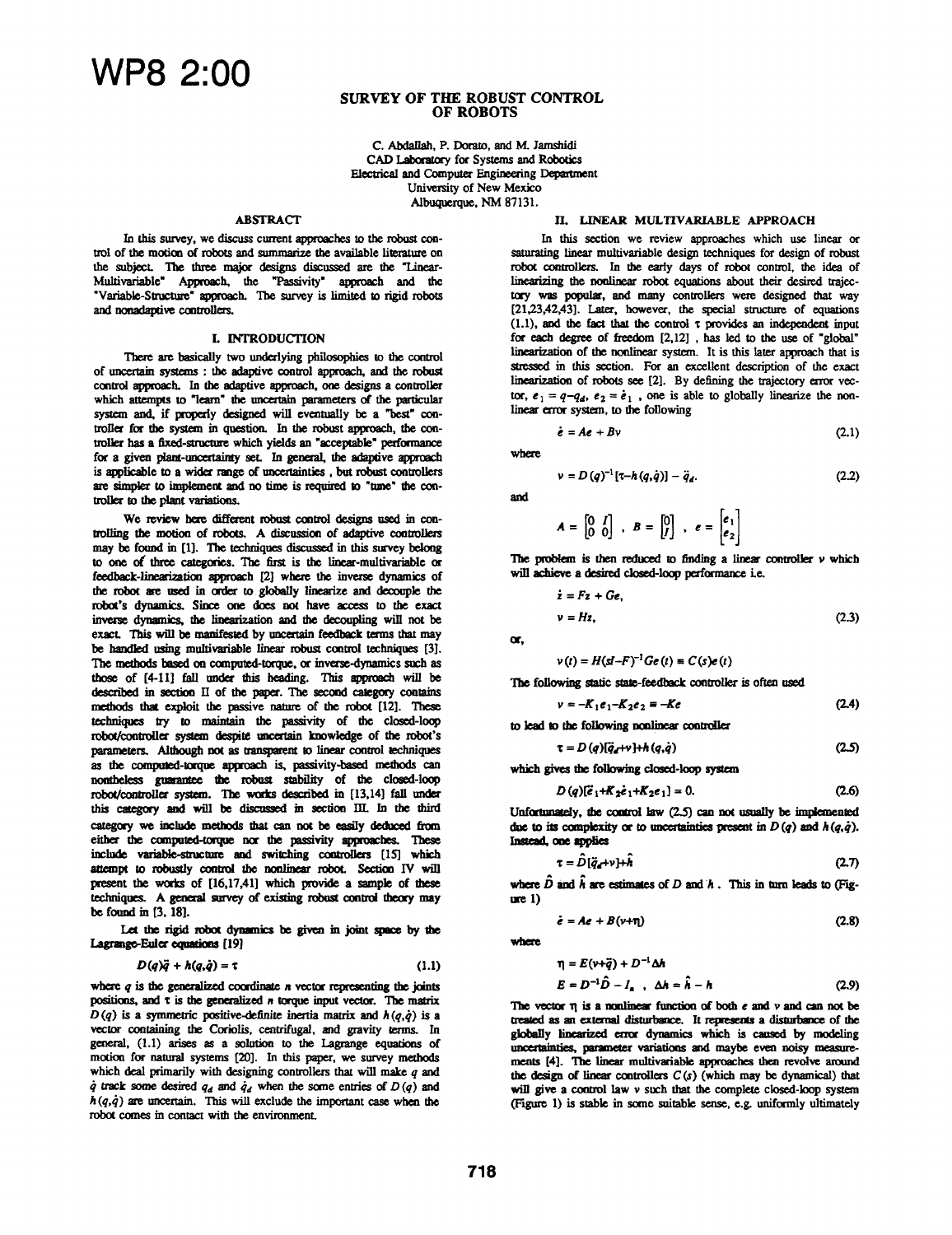bounded, globally asymptotically stable, etc. for a given class of nonlinear perturbation  $\eta$  i.e.

> $\dot{\epsilon} = Ae + B(v+n)$ (2.10)

$$
v(t) = C(s)e(t)
$$
 (2.11)

The following reasonable assumptions [24] are often made

$$
\|D^{-1}\| \le a,\tag{2.12}
$$
\n
$$
\|E\| \le \alpha\tag{2.13}
$$

 $||\Delta h|| \leq \delta_0 ||e||^2 + \delta ||e|| + \rho_0$ (2.14)

where  $a$ ,  $\alpha$ ,  $\delta_0$ ,  $\delta$ , and  $\rho_0$  are nonnegative finite constants which depend on the size of the uncertainties.

In general, the small-gain theorem [25], or the total stability theorem [26] are applied in order to find  $C(s)$ . The most general of these controllers have been designed using Youla parametrizaton and  $H^{\bullet}$  control theory [27,28] and will be discussed first.

Spong and Vidyasagar [4] used the factorization approach [27] to design a class of linear compensators  $C(s)$ , parametrized by a stable transfer matrix  $R(s)$ , and which guarantee that the solution  $e(t)$  to the nonlinear system (2.2) has a bounded  $L_{\infty}$  norm. The authors actually assumed that the bound on  $\Delta h$  is linear, i.e.  $\delta_0 = 0$ in (2.14) and found the family of all  $L_{\infty}$  stabilizing compensators of

the nominal plant. A particular compensator may then be obtained by choosing the parameter R(s) to satisfy other design criteria such as surpressing the effects of  $\eta$ . As was discussed in [24], including the more reasonable quadratic bound will not destroy the  $L_{\infty}$  stability result, but will exclude any  $L_2$  results unless the problem is reformulated and more assumptions are made. In particular, noisy measurements are no longer tolerated. Craig  $[29]$  discussed the  $L_2$  problem and under certain conditions, was able to show the boundedness of the error signals.

Static feedback compensators such as the ones given in  $(2.3)$ have also been used extensively starting with the works of Freund [30], and Tam eLal. [6], where

$$
v = C (s)e = -Ke \tag{2.15}
$$

such that

$$
\dot{\epsilon} = Ae + B(\nu + \eta) = (A - BK)\epsilon + B\eta = A_c\epsilon + B\eta. \tag{2.16}
$$

In these papers, the authors use the state-feedback to either place the poles sufficiently far in the left-half-plane [9], therefore guaranteeing stability in the presence of  $\eta$  (by the total stability theorem for example), or an extra control loop  $[6]$  to correct for the effects of  $\eta$ . In Kuo and Wang [31], the internal model principle developed by Francis and Wonham [32] is used to design a linear controller which minimizes the effects of the disturbance term  $\eta$ . However, since  $\eta$  is a nonlinear function of  $e$  and  $v$ , minimizing its effects does not necessarily guarantee closed-loop stability. In Gilbert and Ha [10], Proportional-Integral-Derivative control is applied in order to obtain some sensitivity improvements. Cai and Goldenberg [33] use Proportional-Integral control to improve the robustness properties of the controller. Arimoto and Miyazaki [34] use Proportional-Integral-Derivative feedback control to robustly stabilize robot manipulators. Ha and Gilbert [5] use a saturating type feedback control derived from Lyapunov function theory in order to guarantee the ultimate boundedness of the error vector  $e(t)$ . Their solution is parametrized with certain constant matrices which make it possible to design for ultimate error bound, rate of approach to the ultimate bound, size of the saurating zone, and feedback gains in the unsaturated region. In Spong et. al. [8], Lyapunov function theory was used to guarantee the ultimate boundedness of the error vector in (2.2). The controller is saturating and was obtained fom the results of Cvetkovic and Vukobratovic [351 and a linear "high-gain" controller based on the theory of Barmish etal. [36], Gutman [37], and Corless and Leitman [38]. A similar approach was discussed by Chen [39]. Finally, in Samson [11], Lyapunov theory was used to obtain <sup>a</sup> 'High-gain" controller which guarantees ultimate boundedness.

The feedback-linearization approach has been popular (under different names) in the robotics field. Its main advantage is obviously the wealth of linear techniques which may be used in the linear outer loop. In the presence of contact forces however, this approach becmes much more involved as was discussed in [14]. In some cases, the local linearization approach was combined with other techniques in order to guarantee robust stability [21,23,42]. In particular, Desa and Roth [23] used the internal model nrincinle to minimize the effects of disturbances for a robot model linearized over segments of the total operating time. Here also, closed-loop stability is not guaranteed.

#### III. PASSIVITY - BASED APPROACH

In this section, we review approaches which rely on the passive structure of rigid robots as described in the following

$$
D(q)\ddot{q} + C(q,\dot{q})\dot{q} + g(q) = \tau \tag{3.1}
$$

where  $h(q, \dot{q}) = C(q, \dot{q})\dot{q} + g(q)$ , and  $D(q) - 2C(q, \dot{q})$  is skew symmetric by an appropriate choice of  $C(q, \dot{q})$  [12]. As a result of that, the following theorem is obtained.

#### Theorem 3.1 [1]:

The Lagrange-Euler dynamical equations of a rigid robot  $(1.1)$  define a passive mapping from  $\tau$  to  $\dot{q}$  i.e.,

$$
\langle \dot{q} | \tau \rangle_T = \int_0^t \dot{q}^T r dt \ge -\beta \tag{3.2}
$$

for some  $\beta > 0$  and all T finite.

Based on that property, if one can close the loop from  $\dot{q}$  to  $\tau$  with a passive system (along with  $l_2$  bounded inputs) as in Figure 2, the closed-loop system will be stable using the passivity theorem [25]. This however, will only show the asymptotic stability of  $\dot{e}_1$  and not of  $e_1$ . On the other hand, if one can show the passivity of the system which maps  $\tau$  to a new vector r which is a filtered version of  $e_1$ , then a controller which closes the loop between  $-r$  and  $\tau$  will guarantee the asymptotic stability of both  $\epsilon_1$  and  $\dot{\epsilon}_1$ . This approach has been used in the adaptive control literature to define passive controllers [1]. Consider then the following control law

$$
\tau = D(\ddot{q}_d - K_v F_v(s)\dot{e}_1) + C\dot{q} + g \tag{3.3}
$$

where  $F_v(s)$  is an SPR transfer function,  $K_v$  is a positive-definite gain matrix. Unfortunately, the inclusion of an integrator which reconstructs the error  $e_1$  will destroy the SPR condition. Substituting the above control law into equation (3.2), one gets from Figure 2

$$
r = [C - DKrFv(s)]\dot{e}1
$$
  

$$
r = \Lambda(s)\dot{e}1
$$
 (3.4)

and

$$
u_2 = D\ddot{q}_d + C\dot{q}_d + g \tag{3.5}
$$

where  $DK_rF_r(s)-C$  is SPR with an SPR inverse by an appropriate choice of  $K$ , and  $F<sub>v</sub>(s)$ . Using the passivity theorem, one deduces that  $\dot{e}_1$  and r are bounded in the  $L_2$  norm, and since

$$
\dot{\boldsymbol{e}}_1 = \Lambda(s)^{-1} \boldsymbol{r} \tag{3.6}
$$

is SPR, one deduces that  $\dot{e}_1$  is asymptotically stable. Unfortunately, as discussed above, this will only imply that the position error  $e_1$  is bouded and not its asymptoic stability.

On the other hand, since one does not have the exact knowledge required to implement controller (3.3), one usually uses

$$
\tau = D[\ddot{q}_d - K_v F_v(s)\dot{e}_1] + \ddot{C}\dot{q} + g \tag{3.7}
$$

Notice that the gravity term  $g$  is being exactly canceled. Applying this controller to equation  $(3.1)$  results in Figure 2, with

$$
r = [\tilde{C} - \tilde{D}K_v F_v(s)]\dot{e}_1 \tag{3.8}
$$

and

$$
u_2 = \hat{D}\ddot{q}_d + \hat{C}\dot{q}_d \tag{3.9}
$$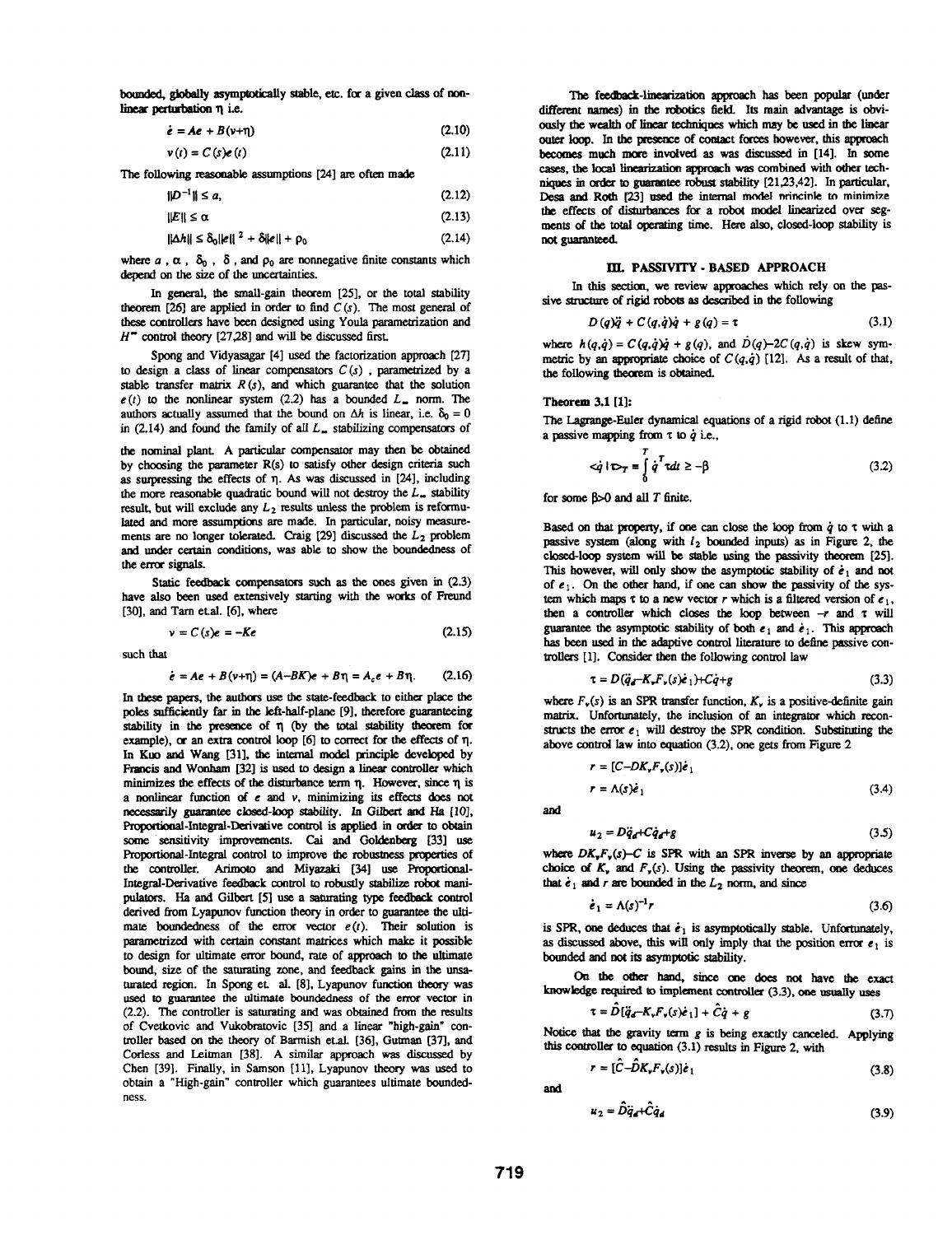and the stability of the closed-loop system is still guaranteed using the passivity theorem if one chooses  $\tilde{D}K_{\nu}F_{\nu}(s)-\tilde{C}$  to be SPR with an SPR inverse.

The passivity approaches described so far have been modified versions of the feedback-linearization approaches. In [13,14] however, Anderson demonstrated using network-theory concepts, that even in the absence of contact forces, a feedback-linearization-based controller is not passive and may therefore canse instabilities in the presence of uncertainties. His solution to the problem consisted of using Proportional-Derivative (PD) controllers with variable gains i.e.

$$
\tau = -K_1 e_1 - K_2 e_2 + g,\tag{3.10}
$$

where  $K_1$  and  $K_2$  are time-varying and dependent on the inertia matrix  $D(q)$ . Even though,  $D(q)$  is not exactly known, the stability of the closed-loop error is guaranteed by the passivity of the robot and the feedback law. The advantage of this approach is that contact forces may now be accommodated and that larger uncertainties may now be accomodated. Its main disadvantage is that its performance depends on the knowledge of  $D(q)$  whose singular values are needed in order to find  $K_1$  and  $K_2$ . In [40], a combination of feedbacklinearization and passivity results was used to show the stability of the closed-loop error response under the assumption that the  $h$  terms are known or small.

#### IV. VARIABLE - STRUCTURE CONTROLLERS

In this section, we group designs that use variable-structure controllers [15] and other designs which may not be easily deduced from either previous approaches. The VSS theory has been applied to the control of many nonlinear processes. One of the main features is of this approach is that one only needs to drive the error to a "switching surface", after which the system is in "sliding mode" and will not be affected by any modeling uncertainties and/or disturbances [15,16]. The first application of this theory to robot control seems to be in the work of Young [16] where the set point regulation problem ( $\dot{q} = 0$ ) was solved using the following controller

$$
\tau_i = \begin{cases} \tau_i^+ & \text{if } s_i(e_{1i}, \dot{q}_i) > 0 \\ \tau_i^- & \text{if } s_i(e_{1i}, \dot{q}_i) < 0 \end{cases} \tag{4.1}
$$

where  $i=1, \dots, n$  for an  $n$  - link robot, and

$$
s_i(e_{1i}, \dot{q}_i) = c_i e_i + \dot{q}_i, \quad c_i > 0.
$$
 (4.2)

are the switching planes. It is then shown using the hierarchy of the sliding surfaces  $s_1, s_2, \cdots, s_n$  and given bounds on the uncertainties in the manipulators model, that one can find  $\tau^+$  and  $\tau^-$  in order to drive the error signal to the intersection of the sliding surfaces after which the error will "slide" to zero. This controller eliminates the nonlinear coupling of the joints by forcing the system into the sliding mode. Unfortunately, the control effort as seen from (4.1) is discontinuous and will therefore create "chattering" which may excite unmodeled high-frequency dynamics.

More recently, Slotine has modified [17,41] the original VSS controllers using the so-called "suction control". In this approach. the sliding surface  $s(t)$  is allowed to be time-varying and the control procedure consists of two steps. In the first, the control law forces the trajectory towards the sliding surface while in the second step, the controller is smoothed inside a possibly time-varying boundary layer, in order to achieve optimal trade-off between control bandwidth and tracking precision, therefore eliminating chattering and the sensitivity of the controller to high-frequency unmodeled dynamics. The controller structure in this case is given by

$$
\tau = \tilde{D}[\ddot{q}_f - 2\Lambda \dot{e}_1 - \Lambda^2 e_1 - \Phi(q, \dot{q}, t)] + \ddot{h}
$$
 (4.3)

where,  $\Lambda$  is a diagonal matrix of positive elements  $\lambda_i$  (which may be time-varying) and  $\Phi(.,.,.)$  is a nonlinear term determined by the extent of the parametric uncertainties and the suction control modifications [17].

#### V. CONCLUSIONS

The robust motion control of rigid robot was reviewed. Three main areas were identified and explained. All controllers were robust with respect to a range of uncertain parameters although some of them could only guarantee the boundedness of the position error rather than its asymptotic convergence. A combination of these approaches may be useful as we try to include force control, and flexibility effects in our current and future research.



#### **REFERENCES**

[1] R. Ortega, and M.W. Spong, "Adaptive Motion Control of Rigid Robots: A Tutorial," Proc. IEEE Conf. Dec. & Contr., pp. 1575-1584, Austin, TX, Dec. 1988.

[2] K. Kreutz, "On Manipulator Control by Exact Linearization," IEEE Trans. Auto. Cont., Vol. 34, No. 7, pp. 763-767, July 1989.

[3] P. Dorato, Ed., Robust Control, IEEE Press, 1987.

[4] M.W. Spong, and M. Vidyasagar, "Robust Linear Compensator Design for Nonlinear Robotic Control," IEEE J. Rob. and Autom., Vol. RA-3, No. 4, pp.345-351, Aug. 1987.

[5] E.G. Gilbert, and I.J. Ha, "An Approach to Nonlinear Feedback Control with Applications to Robotics," IEEE Trans. Sys., Man, and Cyber., Vol. SMC-14, No. 6, pp. 879-884, Nov./Dec. 1984.

[6] T.J. Tam, A.K. Beiczy, A. Isidori, and Y. Chen. "Nonlinear Feedback in Robot Arm Control," Proc. IEEE Conf. Dec. and Contr., Las Vegas, NV, Dec. 1984.

[7] E.J. Davison, and A. Goldenberg, " The Robust Control of a General Servomechanism Problem: The Servo Compensator," Automatica, Vol. 11, pp. 461-471, 1975.

[8] M.W. Spong, J.S. Thorp, and J.M. Kleinwaks, "Robust Microprocessor Control of Robot Manipulators, Automatica, Vol. 23, No. 3, pp. 373-379, 1987.

[9] M.S. Fadali, M. Zohdy, and B. Adamczyk, "Robust Pole Assignment for Computed Torque Robotic Manipulators Control," Proc. IEEE Amer. Contr. Conf., June 1989, pp. 37-41.

[10] E.G. Gilbert and I.J. Ha, "Robust Tracking in Nonlinear Systems," IEEE Trans. Autom. Contr., Vol. AC-32, No. 9, pp. 763-771, 1987.